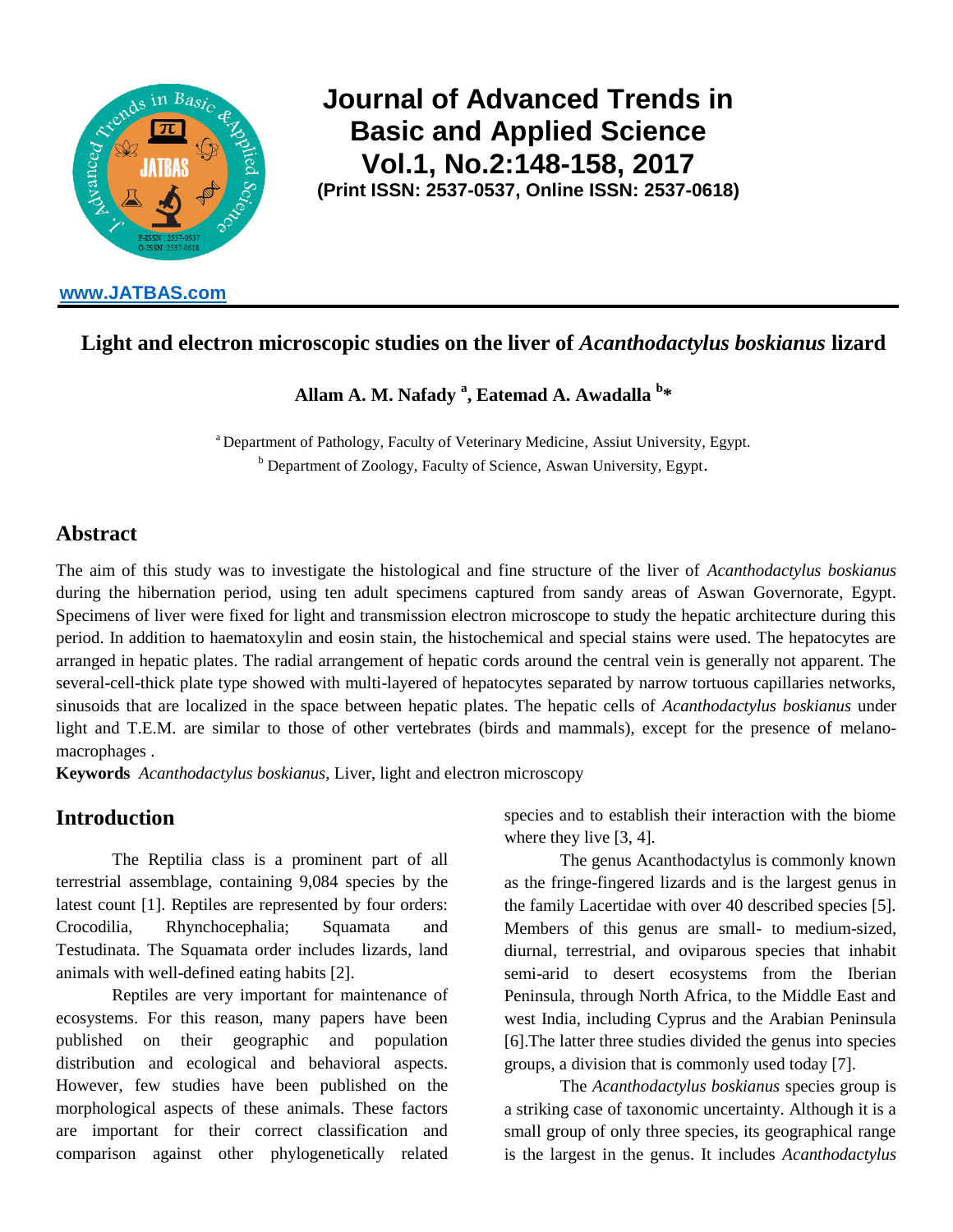*boskianus* [8], *Acanthodactylus schreiberi* [9] and Acanthodactylus nilsoni [10]. *Acanthodactylus boskianus* is the most widespread species of its genus ranging through North Africa [11]. *Acanthodactylus boskianus* has been divided into five subspecies: *A. boskianus boskianus* [8] from the Nile delta and parts of Sinai, *A. boskianus asper* [12] from much of the distribution range of the species, *A. boskianus euphraticus* [13] from Iraq, *A. boskianus khattensis* from Mauritania and *A. boskianus nigeriensis* from Niger [14]. Animals in Aswan are *A. b. asper*.

The liver has multiple and complex functions. It is the site of numerous metabolic processes, because it receives all the material absorbed by the intestines, except for a certain quantity of lipids transported by the lymph nodes [15]. The liver is one of the most important organs in the organism, because it metabolizes stores, synthesizes and eliminates the substances absorbed. It also produces bile, an exocrine secretion of the hepatic cells, which plays a key role in the digestion and absorption of fats [16]. Knowledge of reptiles' liver morphology is a valuable source of information for clinicians. It is fundamental for the proper diagnosis of reptile diseases. Schaffner [17] analyzed the livers of reptiles in general, but few studies have examined the liver of *Acanthodactylus boskianus*. Therefore, the purpose of this study was to characterize the liver of this species microscopically during hibernation, to shed light on the morphological aspects of this class of reptile.

### **Material and Methods**

Ten adult specimens (male and female) of *Acanthodactylus boskianus* lizard were collected in February 2017. They were capture from sandy areas of Aswan Governorate, and identified by Dr. Sherif Baha El Din, Environmental Consultant, Ecologist, Ornithologist, Herpetologist, and President Nature Conservation Egypt. After capture the specimens were taken to the Zoological Laboratory of Science Faculty, Aswan University, where they were anaesthetized and dissected according to the Animal Care and Use Committee, University of Aswan. After lizards dissection the liver specimens rapidly excised, and immediately fixed for light and electron microscopy.

#### **Light microscopy**

After fixation in neutral buffer formalin was completed, the specimens were washed, dehydrated in ascending grades of ethyl alcohol, cleared in methyl benzoate and finally embedded in paraffin wax, the paraffin blocks were sectioned at thickness of 5-6 µm. Then the following stains were utilized:

- 1- Harris's haematoxylin and eosin [18].
- 2- Masson`trichrom stain [19] for the collagenous fibers.
- 3- Periodic acid Schiffʹs (PAS) technique for general carbohydrates, Mc Manus [20].

#### **Electron microscopy**

For ultrastructural examination, the samples processed, examined and photographed in E. microscopic Unit in Assiut University. Small pieces of liver were immediately immersed in 4F1G in phosphate buffer (pH 7.2) fixation mixture for 3 hr at  $4^{\circ}$ C then post-fixed in 1%  $OsO<sub>4</sub>$  (Osmium tetroxide) at 4°C for 2 hr. The specimens were dehydrated in graded series of ethanol, and then embedded in Epon-araldite mixture in labeled beam capsules. LKB ultramicrotome was used to obtain ultrathin sections (50 nm thick) which were picked upon 200 mesh naked copper grids. Grids were double stained with uranyl acetate for ½ h and lead citrate for 20-30 min. Scoping the grids was achieved by using TEM 100 CXII electron microscope at 80 KV and photographed by CCD digital camera Model XR- 41.

### **Results**

#### **Light microscopy**

Light microscopy inspections of liver section of *Acanthodactylus boskianus* lizard were illustrated in figure (1). The liver is not as distinctly organized into lobules as in mammals. The functional and basic unit of the lobules is the hepatocytes. The hepatocytes are arranged in several-cell-thick plates or cords which are disposed in such a way to exhibit a net-like structure arise from a centrally located vein, the central vein to the lobular periphery. The radial arrangement of hepatic cords around the central vein is generally not apparent. The several-cell-thick plate of hepatocytes separated by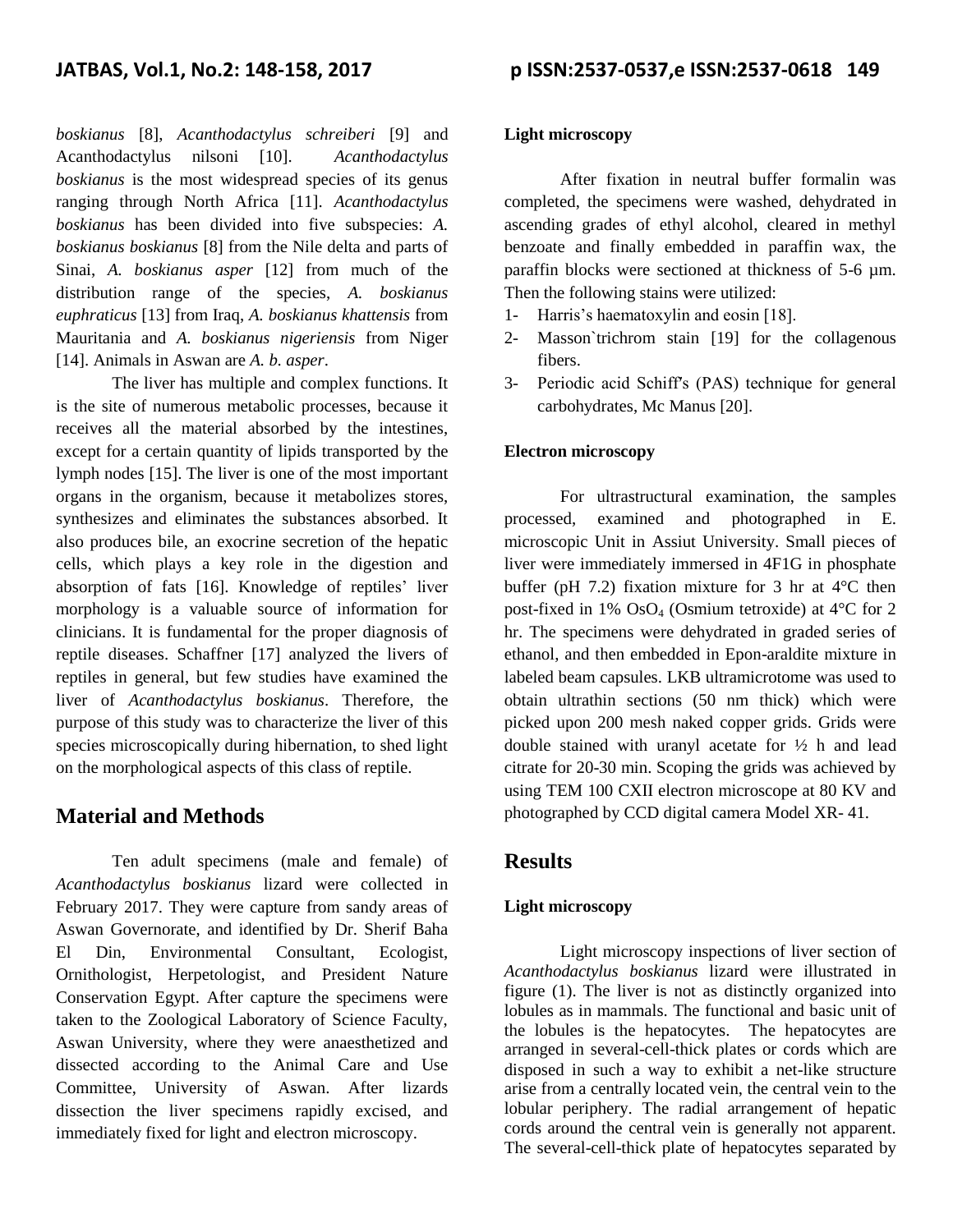narrow and short tortuous capillaries networks; sinusoids which are lined with Kupffer cells and endothelial cells. The hepatocytes have a homogenously fine granulated cytoplasm, which embodying peripherally located spherical nuclei, with a conspicuous nucleolus and distinct chromatin particles. Also, an existence of a few pigmented cells termed melano-macrophages formed part of the lining of the sinusoids, protruded into the sinusoidal lumen; they were also located in the hepatic parenchyma (Fig. 1a).

The peripheries of a lobule can be defined by portal areas of connective tissue enclosing three main structures, a bile ductule, branches of the hepatic portal vein, and a branch of the hepatic artery. The lumen of the portal vein appears enclosing a few blood cells. The bile ductule has a layer of cuboidal epithelial cells (Fig. 1b).

Also, examination of the *Acanthodactylus boskianus* liver showed that the liver is covered by a thin layer of connective tissue forming the hepatic capsule (Fig.1c). This capsule is common to all vertebrates and contributes to the division of the parenchyma into structural units, called hepatic lobules. Also, the microscopic analysis revealed that a mild amount of connective tissue stroma, principally of collagenous fibers was detected around the central vein as well as the sinusoidal walls (fig.1d). In addition, each portal area was surrounded by a moderate amount of collagenous network which was continuous with scanty interlobular collagenous fibers (Fig. 1e).

Inspection of figure (1f) showed that the hepatocytes contained considerable amount of glycogen granules, appearing in the form of strongly PAS-reactive granules of variable sizes, located mainly in the ground cytoplasm. These granules clumped together into rather massive patches condensed mainly at one pole of the cell.

#### **Electron microscopy**

The electron micrographs of the *Acanthodactylus boskianus* liver revealed that the hepatocytes have polyhedral shape, each being bounded by a distinct cell membrane. As appear in figure (2a) each cell contains peripherally located spherical nucleus limited by a prominent nuclear membrane and surrounded by the ground cytoplasm. In the perinuclear

region, a variety of cell organelles or organoids are discerned as well as non-living inclusions.

The cell membrane displayed several modifications or specializations at the different faces of the cell as indicated in figure (2). The cell membrane gives rise to various forms of intercellular junctions between adjacent cells serving different purposes (Fig. 2a). In addition, at the hepatic cell surface adjacent to a sinusoidal blood space, the cell is delineated from the lining of the sinusoid by a narrow perisinusoidal space, the space of Disse. It is clear that this space separates the sinusoidal endothelium and the adjacent hepatocyte. Therefore, it is bounded on one side by the hepatocyte plasma membrane and on the other side by the sinusoidal endothelium. Worthwhile is that the sinusoidal endothelium plays a pivotal role in the protection of the hepatocyte from the trauma of hepatic blood flow in the sinusoids and it also permits contact between the hepatocytes and blood plasma. This enables the cells to receive certain materials from the circulating blood and empty other materials into this blood. At the contact between the hepatocyte surface and the perisinusoidal space, the cell membrane extends a number of microvilli, usually occupying the perisinusoidal space (Fig. 2c).

Electron micrograph from the biliary region (2d) reveals that the cell membranes of two adjacent hepatocytes diverge or become partially separated from each other to form a bile canaliculus. A number of microvilli project from either parenchymal cell into the lumen of the bile canaliculus via which bile secretions are drained from the cells. Also figure (2) revealed that each liver cell has many mitochondria with a spherical form. Their cristae are not so numerous or closely packed a characteristic consistent with moderate oxygen consumption observed in the liver. Another typical component of the liver cell is glycogen. Under the electron microscope this polysaccharide takes the form of small particles distributed diffusely throughout the cytoplasm. They appear in two forms, nanoparticulate (beta) particles and polyparticulate (alpha) elements or glycogen rosettes, produced by aggregation of the bata particles. Another common cellular component is the lipid droplets, whose quantity varies greatly and they are rounded in their shape (Fig. 2b).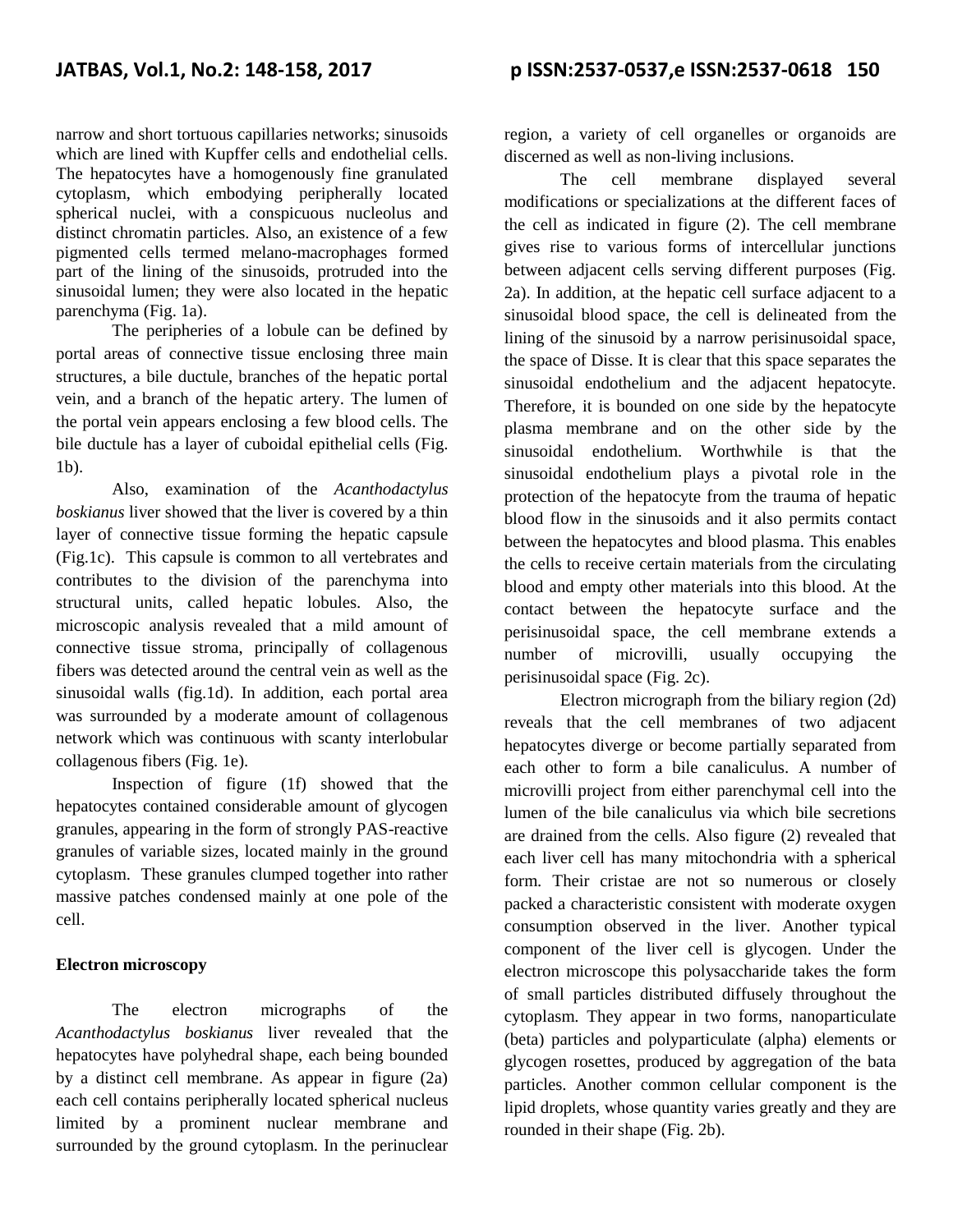

Fig. 1. (a) Light micrograph displaying the liver architecture; showing hepatic cells forming plates of hepatocytes with peripherally located spherical nuclei having prominent nucleoli (black arrow), central vein (CV), blood sinusoids (arrow head) and melanomacrophages (yellow arrows). (b) Light micrograph displaying the portal area of the liver lobule, containing a portal vein (PV), hepatic artery (HA) and small bile ductules (BD). (c) Micrograph of the hepatic capsule (Glisson's capsule) formed by thin connective tissue capsule (arrow). (d) Micrograph of hepatic lobule showing wall of central veins (CV) containing thin layer of the collagenous fibers (arrows) and the wall of blood sinusoids. (e) Light micrograph showing the portal area with small amount of collagenous fibers (arrow head) in the wall of portal vein (PV), hepatic artery (HA) as well as bile ductule (BD). (f) Light micrograph showing hepatic cells (HC) containing PAS positive granules representing the glycogen content of the cells. The granules mostly accumulated at one pole of the cells, reflecting the phenomenon of "glycogen flight". (a &b: H&E, 400X; c-e: Masson`stain, 400X; f: PAS-reaction, 400X).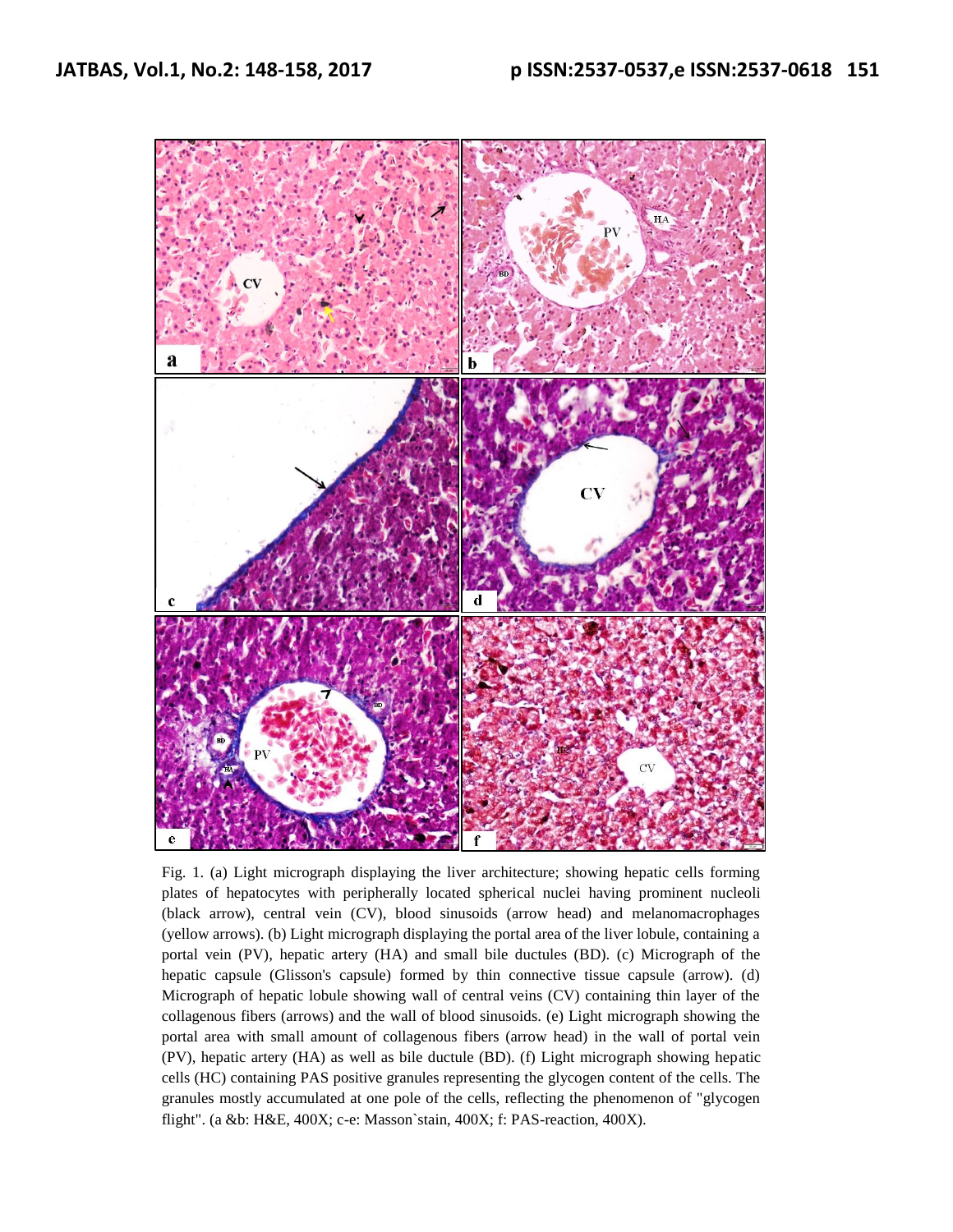In addition, figure (2b) displayed an abundant of granular or rough endoplasmic reticulum is located mainly around the nucleus tending to be arranged in parallel stacks (with narrow lumens).

The sinusoidal space indicates the vascular pole of the hepatocytes (Fig. 3). It is bounded by an endothelium of a single layer of cells, essentially comprised of two cellular varieties: (a) the individual endothelial cells which do not overlap as in capillaries and are spread out and fenestrated (Figs. 3a). (b): The Kupffer cells had numerous pseudopods and occasional cup-like indentations. The cytoplasm usually contained numerous types of lysosomes, some of which appeared to be discharging into phagosomes. Many of the larger cells showed vacuoles containing material which resembled the debris in the extracellular medium. Thus, it is likely that these membrane-bound structures represented phagosomes with ingested cellular debris (Fig. 3c). Stellate cell or fat-storing cell (Ito cell) was presented in figure (Fig. 3d). This cell was located in the space of Disse and containing lipid droplets.

#### **Discussion**

In reptiles, the liver is the largest extrinsic digestive gland and is the site of initial processing of materials absorbed by intestinal capillaries and transported via tributaries of the hepatic portal vein [17]. This visceral organ is large and singular and can have various shapes depending on the visceral cavity. In snakes and some lizards it is long and thin while it is thick and more compact in some other reptile species [21].

The hepatocyte-sinusoidal structure is physiologically important, not only because hepatocytes takes up large molecules from the sinusoid, but also because a large number of macromolecules (e.g., lipoproteins, albumin and fibrinogen) are secreted into the sinusoid. We detected that the hepatocytes are arranged in multi-cell-thick cords or plates along the narrow and short tortuous sinusoids. Our finding is in accordance with reports conformed that the sinusoids are capillary networks which are localized in the spaces between hepatic plates [22].

Also, we observed that the hepatic plates are arising from the central vein to the lobular periphery and the radial arrangement of hepatic cords around the central vein is generally not apparent. This finding was provided a good support from the reports of Jacobson [23] who found that in snake, a radial arrangement of hepatic plates around a central vein is generally not apparent. In microscopical examination, we found several-cell-thick plate of hepatocytes separated by narrow and short tortuous sinusoids. This finding agreed with Akiyoshi and Inoue [24] who observed in the fish's liver the hepatic plate's line multi-layered hepatocytes, the so-called solid or tubular types.

Moreover, we detected in the liver tissue a portal triad which comprised of bile duct accompanied by a portal vein and hepatic arteriole. This finding is in the same line with Motta [25] who speculated that the portal triad contains branches of the portal vein, hepatic artery, and bile duct, lymph vessels and nerves. These vessels and ducts are surrounded by connective tissue.

Also, examination of the *Acanthodactylus boskianus* liver showed a mild amount of connective tissue stroma around the central vein as well as the sinusoidal walls and each portal area. These findings are in accordance with those displayed in the liver of some lizards, by some researchers who revealed that the parenchyma is supported by connective tissue stroma that surround the hepatocytes as well as blood sinusoids and portal area [3, 26, 27].

In all the staining techniques utilized, we detected pigment-containing cells called melanomacrophages. This finding was reinforced by those observations conformed that the melano-macrophages are components of an internal, pigmented cell system in the liver and spleen tissues of some fishes, anurans and reptiles [27- 31]. In the same concern, Frye [32] reported that these cells are numerous in amphibians and reptiles, except among snakes, in which they are less plentiful. These cells have various functions among them synthesis of melanin, phagocytosis and neutralization of free radicals [29, 33]. Thus, these cells are beneficial for poikilotherms, since they are not present in birds or mammals [34].

Lamers and De Haas [35] further emphasized the close relationship of melano-macrophages cells with the lymphoid cells and suggested that they were the major sites of long-term antigen retention. It has been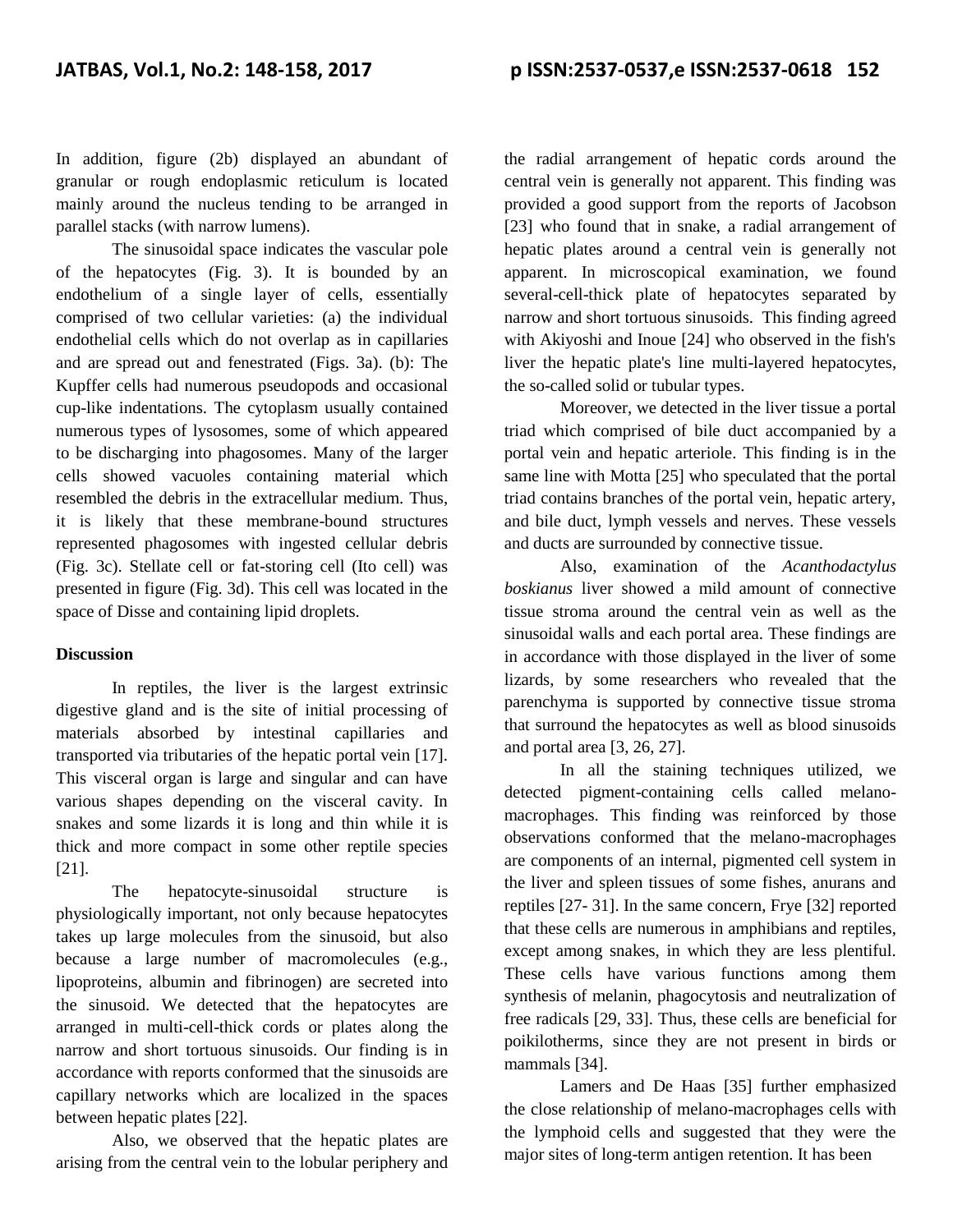

Fig. 2. (a) Electron micrograph showing general morphology of hepatocytes (HC). One of them appears with peripherally placed rounded nucleus (N), mitochondria (m), lipid globules (Lp) and glycogen granules (g) and distinct cell membrane (arrow head). The nucleus has a distinct nuclear envelope (thin arrow), nucleolus (ne) and heterochromatin (h). Also, junctional complexes (thick arrow) are discerned between the cell membranes. (b) E. Micrograph of hepatic cells showing abundant of rough endoplasmic reticulum (RER) near, mitochondria (m) and lipid globules (Lp). Also, rounded nuclei (N) with a well discernible nuclear envelope and clumped chromatin at the periphery (arrow head) can be observed. (c) Electron micrograph showing blood sinusoid containing RBCs and blood plasma (\*). Fenestrated endothelial cells (En), space of Disse (SD) containing the microvilli (arrow) of the hepatic cells (HC) were also noticed. The hepatocyte contains mitochondria (m) and glycogen granules (g). (d) E. micrograph of liver section showing prominent bile canaliculi (Bd). Large numbers of mitochondria (m) and lysosomes (L) besides rosettes-like glycogen granules (g) are present. (Direct magnification for a=  $(7200x)$ ; b & c=  $(10000x)$ ; d=  $(5800x)$ .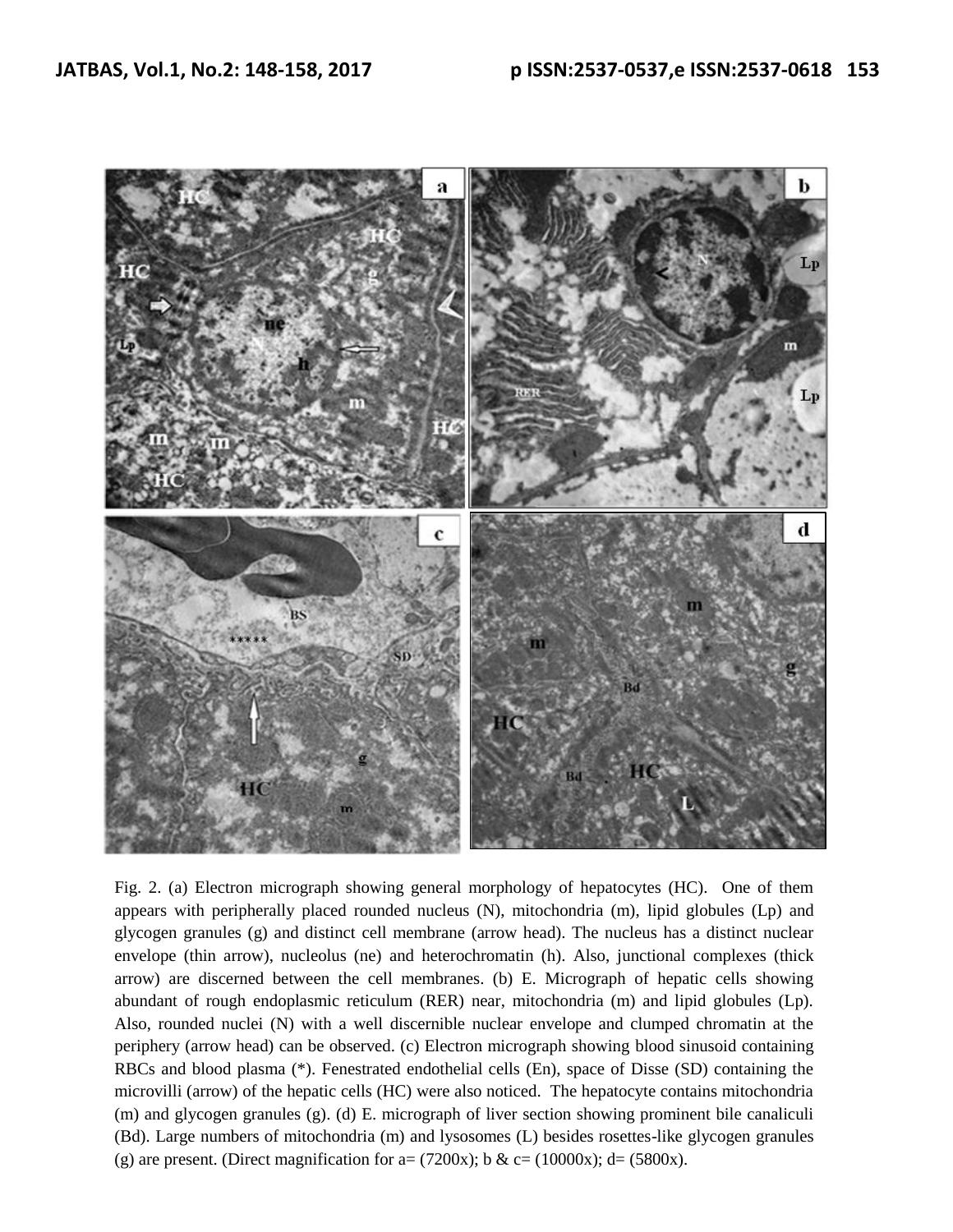suggested that both functional and structural grounds melano-macrophages cells may represent the primitive analogues of the germinal centers of the lymph nodes of birds and mammals. Clinical studies have shown the association of melano- macrophages cells with a range of highly resistant intracellular bacteria and parasites [36].

The fine structural organization of the hepatocytes of *Acanthodactylus boskianus* was similar to that reported for other reptilian species [37]. In the present work we found that, the hepatic cells of *Acanthodactylus boskianus* are polygoanal in shape and similar to those of other vertebrates, except for the melano-macrophages . This observation received a marked support from the reports which mentioned that the hepatic cells of lizards are similar to those of other vertebrates, except for the melano-macrophages , which are absent in birds and mammals [29, 30].

Also, we observed that the nuclei located at the periphery of the hepatic cells. This finding agreed with the same observation that was reported for *Phrynops geoffroanus* [27] and for *Tropidurus torquatus* [3]. These researchers observed that some nuclei located in the central region of the hepatic cells, but most of them were displaced toward the periphery. The nuclei of the liver cells of *Acanthodactylus boskianus* were displaced to the periphery owing to the presence of various sized abundant vacuole within the cytoplasm.

In addition, in our study we noticed numerous rounded mitochondria as well as an abundant of rough endoplasmic reticulum. Our results agreed with reports confirmed that an increase in the number of mitochondria in cold temperature occurs in mice, hamster and bat liver [38], and muscle of squirrel during hibernation [39] and in the liver carp [40]. In addition, de Brito-Gitirana and Storch [41] reported that hepatocytes react to the reduction in temperature with an increase in the endoplasmic reticulum and in number of mitochondria and peroxisomes. The same authors found that rough endoplasmic reticulum (rER) was better developed in animals kept at lower temperature (20ºC) than in animals at 35ºC. Our findings were interpreted by the opinion of [41] who stated that in the cold, the augmentation in the number of mitochondria and the endoplasmic reticulum, the enhancement in activity of the Golgi apparatus, the increase in the number of

ribosomes on the nuclear envelope, and the formation in groups of peroxisomes may represent a morphological denotation in order to a biochemical compensation to process temperature adaptation.

In 1951, [42] observed cells containing lipid droplets in the human liver lobules. These cells were located in the space of Disse and were surrounded by reticular fibers. He presumed that lipid droplets in these cells were derived from the blood stream and designated these cells (fat-storing cells). The existence of the fatstoring cells was reported in fishes, amphibian, reptiles, birds and mammals [43] and man [44]. Variations in the number of lipid droplets have been reported in different seasons [45] and under some nutritional conditions [46].

As in mammals, the Kupffer cell serves as a sinusoidal macrophage and free radical scavengers and the Ito cell is the main storage site of vitamin A [47].

There are 3 morphologically and functionally distinct surfaces of the hepatocyte plasma membrane.

1. The sinusoidal domain faces the space of Disse and has numerous irregular microvilli, increasing hepatocyte surface area by ~6-fold [48]. This specialized membrane is modified to facilitate an exchange of substances with the blood. There are ultrastructurally evident pits between the villi, some of which represent secretory vacuoles in the process of exocytosis, sending various products into the plasma, and others are clatharin-coated pits involved in selective receptor-mediated endocytosis.

2. The lateral domain extends from the sinusoidal surface to the edge of the canaliculus. This portion of the cell membrane is specialized for adhesion via junctional complexes, including desmosomes, tight junctions, and intermediate junctions, as well as for intercellular communication via gap junctions [46].

3. The canalicular domain is the beginning of the bile drainage system of the liver. The canaliculus is an intercellular space between 2 adjacent hepatocytes, isolated by junctional complexes. The canalicular surface is covered with an irregular array of microvilli [49].

The presence of lipid droplets within the liver cells of *Acanthodactylus boskianus* could be attributed to an adaptive structural modification to sustain the storage functions of the liver as previous studies had earlier indicated that the liver stored several substances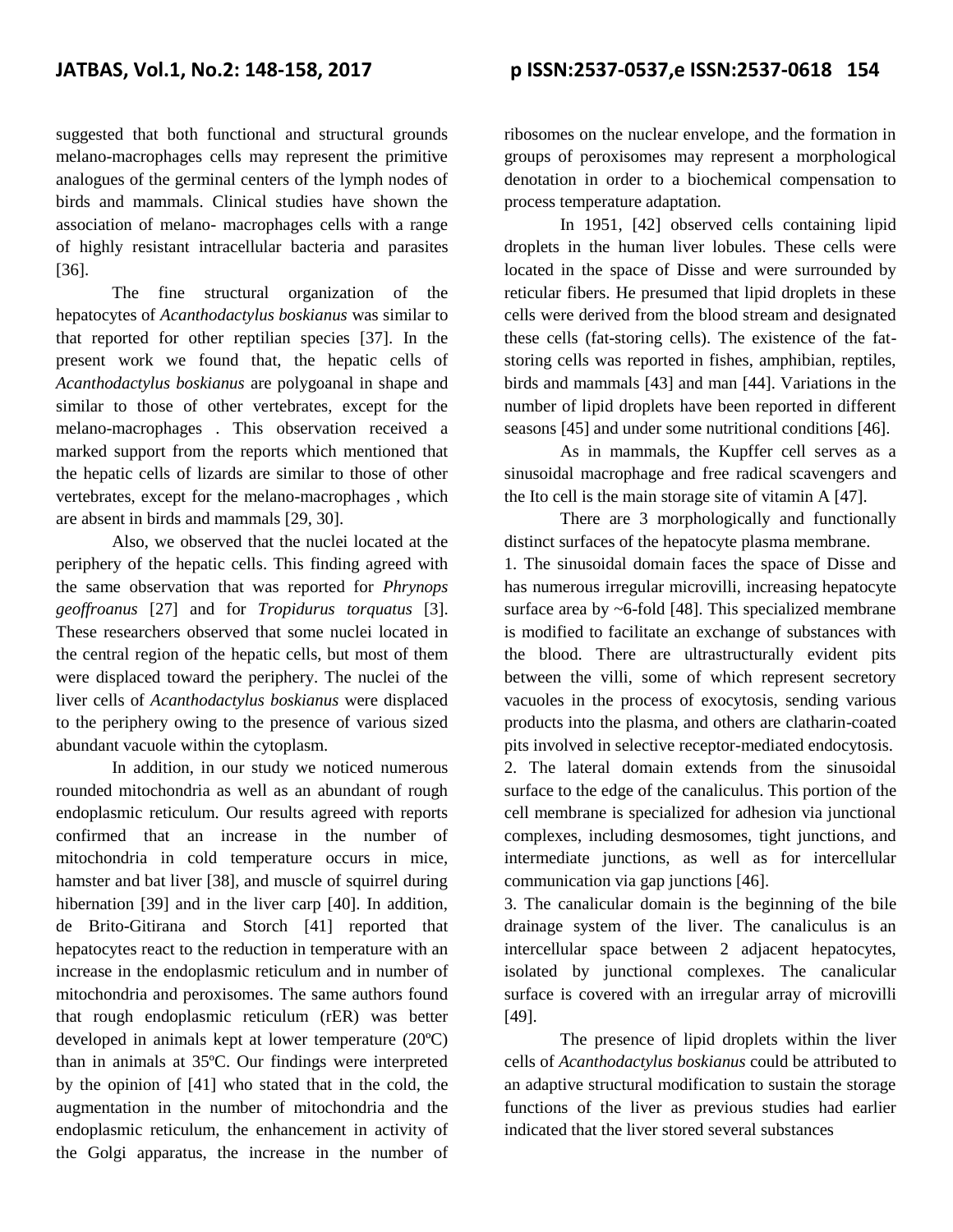

Fig. 3. (a) E. micrograph of the hepatic sinusoids (BS) containing red blood cells (RBC) and lined by fenestrated endothelial cells (arrow). (b) E. Micrograph of liver section showing hepatocytes (HC) and hepatic sinusoids (BS). Lymphocytes (LC) and blood plasma (\*) present in hepatic sinusoids were appeared. The hepatic cell (HC) contains lipid globules (Lp). (c) E. micrograph of liver section showing Kupffer cell (arrow) having many pseudopods, nucleus (N), and cytoplasm containing numerous electron dense lysosomes (arrow head). (d) E. micrograph of hepatic sinusoids space (BS) showing fat storing cell (FSC) in the space of Disse (SD). Hepatic cells (HC) contain numerous mitochondria (m). (Original magnification for a & b=  $(4800x)$ ; c=  $(3600x)$ ; d=  $(5800x)$ .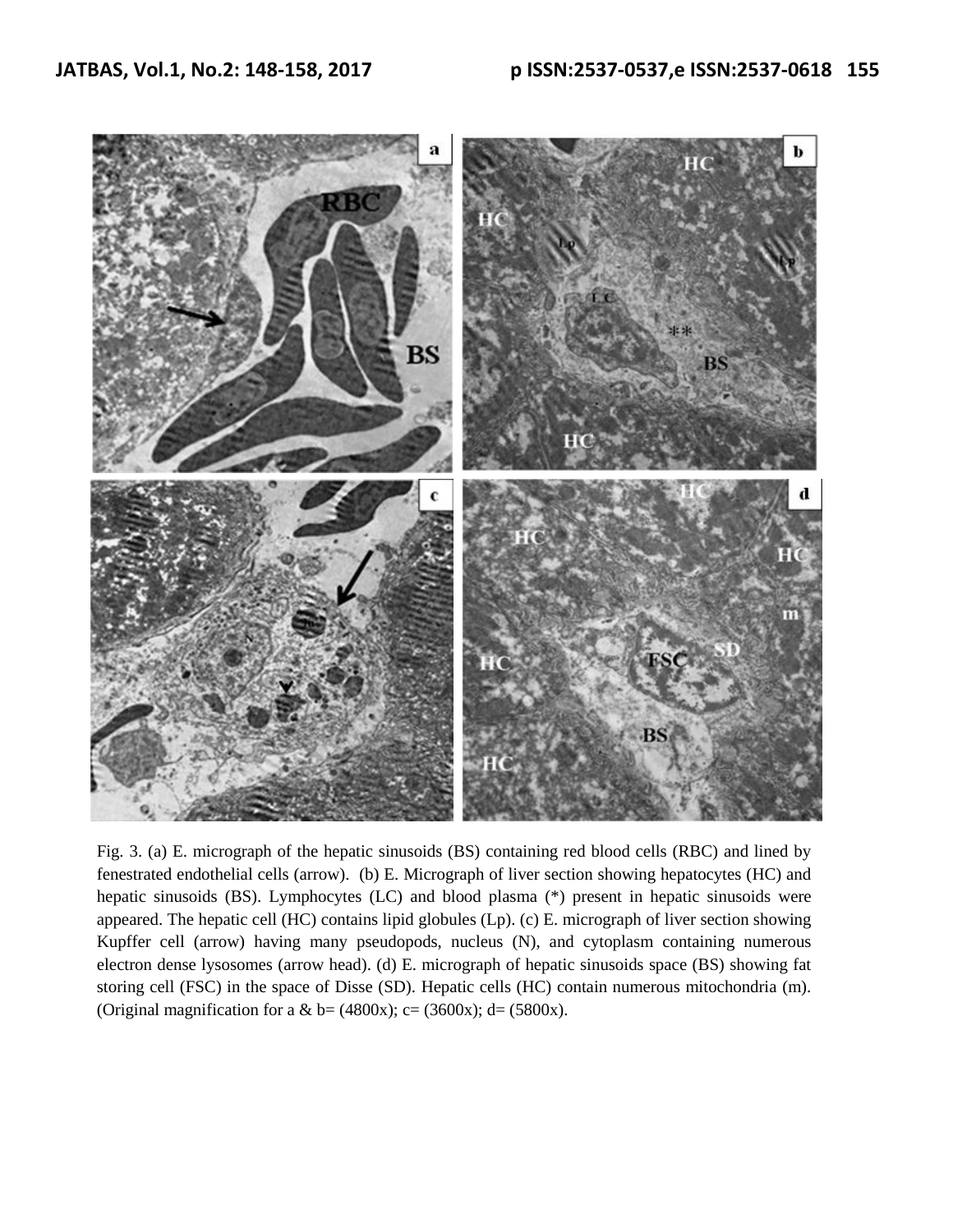including glycogen, lipids, vitamins and iron [50, 51]. Also, previous studies showed that the fat droplet seen in reptiles could be converted (gluconeogenesis) and used as energy in unfavorable weather or dormancy [24].

Concerning of the carbohydrates material, we found under the electron microscope the polysaccharide, glycogen, takes the form of small particles distributed diffusely throughout the cytoplasm. This finding agreed with those observed in *Trachomys scripta elegans* [52], in which the results indicated an abundance of glycogen in the cytoplasm. Also, according to [53], this is a characteristic commonly found in healthy individuals, since the stock of hepatic glycogen is the main reserve energy source, drawn on during prolonged fasting.

Regarding the glycogen content, several interpretations are available in the literature. Storch et al. [39] reported that the liver of carp, adapted to cold temperature, displays a high content of glycogen. In some species of fish, the glycogen increases with the decrease of temperature [54]. In conclusion, from the morphological description of the liver of *Acanthodactylus boskianus* it can be concluded that this species an excellent model for histological studies of this class.

#### **Acknowledgement**

We would like to thank Dr. Sherif Baha El Din, Environmental Consultant, Ecologist, Ornithologist, Herpetologist, and President Nature Conservation Egypt for his help in lizard identification.

#### **References**

- 1. Uetz, P., Hallermann, J. (2010). The JCVI/TIGR Reptile Database. Available from: <http://www.reptiledatabase.org>.
- 2. Vitt, L.J., Pianka, E.R., Cooper-junior, W.E., Schwenk, K. (2003). History and the Global Ecology of Squamate Reptiles. American Naturalis, 162 (1): 44–60.
- 3. Firmiano, E.M.S., Cardoso, N.N., Vieira, D.A., Sales, A., Santos, M.A.J., Mendes, A.L.S., Nascimento, A.A. (2011). Histological study of the liver of the lizard Tropidurus torquatus Wied 1820, (Squamata: Tropiduridae). J Morphol Sci., 28 (3): 165–170.

### **JATBAS, Vol.1, No.2: 148-158, 2017 p ISSN:2537-0537,e ISSN:2537-0618 156**

- 4. Hamdi, H., El-Ghareeb, A., Zaher, M., Essa, A., Lahsik, S. (2014). Anatomical, Histological and Histochemical Adaptations of the Reptilian Alimentary Canal to Their Food Habits: II-*Chamaeleon africanus*. World Applied Sciences Journal, 30 (10): 1306–1316.
- 5. Uetz, P. (2013). The reptile database. Available at: http://www.reptile-databaseorg/
- 6. Sindaco, R., Jeremcˇenko, V.K. (2008). The reptiles of the Western Palearctic. Latina: Edizioni Belvedere.
- 7. Tamar, K., Carranza, S., Sindaco, R., Moravec, J., Meiri, S. (2014). Systematics and phylogeography of Acanthodactylus schreiberi and its relationships with Acanthodactylus boskianus (Reptilia: Squamata: Lacertidae). Linnean Society of London, Zoological Journal of the Linnean Society, 1–20.
- 8. Daudin, F.M. (1802). Histoire naturelle, générale et particulière, des reptiles: ouvrage faisant suite à l'Histoire naturelle générale et particulière. F. Dufart.
- 9. Boulenger G.A. (1878). Sur les espèces d'Acanthodactylus des bords de la Mediterranée. Bulletin de la Société zoologique de France, 3: 179– 197.
- 10. Rastegar-Pouyani, N. (1998). A new species of Acanthodactylus (Sauria: Lacertidae) from Qasr-e-Shirin, Kermanshah Province, western Iran. Proceedings of the California Academy of Sciences, 50: 257–265.
- 11. Salvador, A. (1982). A revision of the lizards of the genus Acanthodactylus (Sauria: Lacertidae). Bonn: Zoologisches Forschungsinstitut und Museum Alexander Koenig.
- 12. Audouin, J.V. (1827). Explication sommaire des planches de reptiles (supplément) offrant un exposé des characters des espèces. In: Savigny MJCL, ed. Description de l'Égypte, Vol. 1, Histoire Naturelle. Paris: Impériale, 161–184.
- 13. Boulenger G.A. (1919). On a new variety of Acanthodactylus boskianus Daud., from the Euphrates. The Annals and Magazine of Natural History, 3: 549–550.
- 14. Trape, J.F., Trape, S., Chirio, L. (2012). Lézards, crocodiles et tortues d'Afrique occidentale et du Sahara. Marseille: IRD Orstom.
- 15. Samuelson, DA. (2007). Tratado de histologia veterinária. Rio de Janeiro: Elsevier, 527.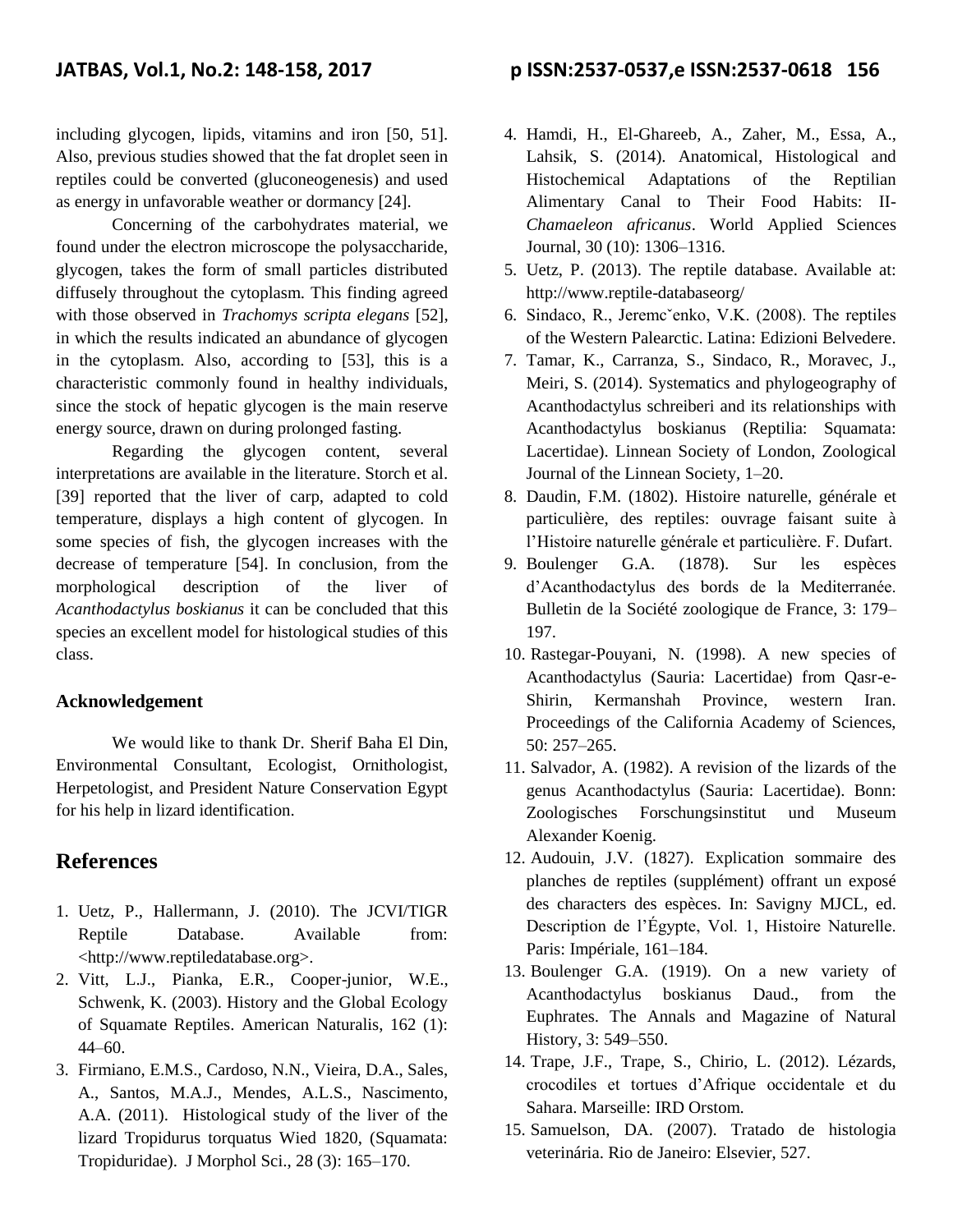- 16. Pough, F., Heiser, J., Mcfarland, W. (1999). A vida dos vertebrados. 2th ed. São paulo: atheneu editora, 802.
- 17. Schaffner, F. (1998). The liver. In: GANS, C., ed. Visceral organs. Philadelphia: Saunders, 485–531.
- 18. Harris, H.F. (1990). On the rapid conversion of haematoxylin into haematin in staining sections. J Appl Micros Lab Meth, 3: 777–781.
- 19. Lillie, R.D. (1940). Further experiments with the Masson trichrome modification of Mallory's connective tissue stain. Stain Technol, 15: 17.
- 20. Mc Manus, J.P.A. (1946). Histological demonstration of mucin after periodic acid. Nature (London), 158(4006): 202.
- 21. Starck, J. M., Beese, K. (2002). Structural flexibility of the small intestine and liver of garter snakes in response to feeding and fasting. The Journal of Experimental Biology, 205: 1377–1388.
- 22. Rappaport, A.M. (1963). Anatomical considerations. In: Schiff ER, Sorrell MF, Maddrey WC, editors. Schiff's Diseases of the Liver. 10th ed. Philadelphia: Lippincott Wilkins & Williams, p. 1–46.
- 23. Jacobson, E.R. (2007). Overview of reptile biology, anatomy and histology, In Infectious Diseases and Pathology of Reptiles; Jacobson ER, Ed, Taylor and Francis, London, UK, 1–2.
- 24. Akiyoshi, H., Inoue, A. (2004). Comparative histological study of teleost livers in relation to phylogeny. Zool Sci., 21:841–50.
- 25. Motta, P.M. (1984). The three-dimensional microanatomy of the liver. Arch Histol Jap., 47: 1– 30.
- 26. Koca, Y.B., Gúrcú, B., Balcan, E. (2004). The histological investigation of liver tissues in Tritures karelinií and Tritures vulgaris (Salamandridae, Urodela). Russian Journal of Herpetology, 11 (3): 223–229.
- 27. Moura, L.R., Santos, A.L.Q., Belleti, M.E., Vieira, L.G., Orpinelli, S.R.T., De Simone, S.B.S. (2009). Morphological aspects of the liver of the freshwater turtle Phrynops geoffroanus Schweigger, 1812 (Testudines, Chelidae). Brazilian Journal Morphological Sciences, 26 (3–4): 129–134.
- 28. Manera, M., Serra, R., Isani, G., Carpené, E. (2000). Macrophage aggregates in gilthead sea bream fed

copper, iron and zinc enriched diets. Journal of Fish Biology, 57: 457–465.

- 29. Sichel, G., Scalia, M., Corsaro, C. (2002). Amphipia Kupffer cells. Microscopy Research and Technique, 57: 477–490.
- 30. Agius, C., Roberts, R.J. (2003). Melano-macrophage centres and their role in fish pathology. Journal of fish Diseases, 26: 499–509.
- 31. Zieri, R., Taboga, S.R., Oliveira, C. (2007). Melanocytes in the testes of Eupemphixnattereri (Anura, Leiuperidae): histological, stereological and ultrastructural aspects. The Anatomical Record, 290: 795–800.
- 32. Frye, F.L. (1991). Reptile care: An atlas of diseases and treatments. Neptune: TFH Publications, 324p.
- 33. Guida, G., Zanna, P., Gallone, A., Argenzio, E., Cicero, R. (2004). Melanogenic Response of the kupffer Cells of Rana esculenta L. to Melanocyte Stimulating Hormone. Pigment Cell Research, 17: 128–134.
- 34. Kardong, K.V. (2005). Comparative Anatomy of Associated Glands of Digestion, Vertebrates, Comparative Anatomy. 4th ed. New York, Hata: McGraw-Hill p13.
- 35. Lamers, C.H.J., DE Haas, M.J.H. (1985). Antigen localisation in the lymphoid organs of carp (Cyprinus carpio). Cell and Tissue Research, 242: 491–498.
- 36. Roberts, R.J. (2001). Fish Pathology. 3th ed. London: W.B. Saunders, 489p.
- 37. de Brito-Gitirana, L., Rangel, N.V. (1995). Ultrastructural and cytochemical aspects of hepatic peroxisomes of the Brazilian snake (Bothrops jararaca, Wied 1824. Eur J Cell Biol., 179: 61.
- 38. Horwitz, B.A. (1976). The effect of cold exposure on liver mitochondrial and peroxisomal distribution in the rat, hamster and bat. Comp Biochem Physiol., 54a: 45–48.
- 39. Moreland, J.E. (1962). Electron microscopic studies of mitochondria in cardiac and skeletal muscle from hibernated ground squirrels. Anat Rec., 142: 155– 168.
- 40. Storch, V., Jua´rio, J.V., Pascual, F.P. (1984). Early effects of nutritional stress on the liver in milkfish Chanos chanos (Forsskal) and on the hepatopancreas of the tiger praw Penaeus monodon (Fabricius). Aquac., 36: 229–236.